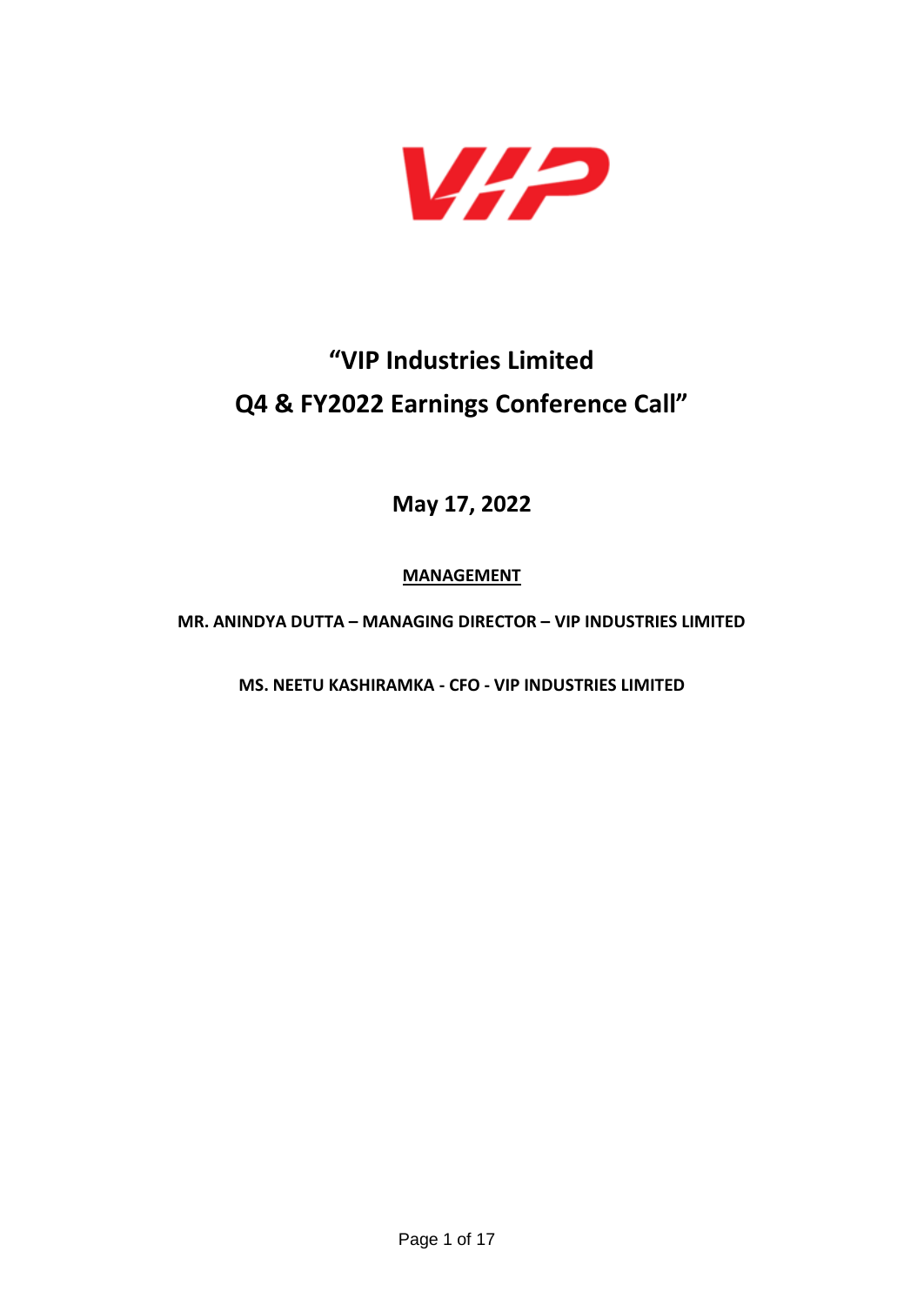

## **VIP Industries Limited Earnings Conference Call May 17, 2022**

**Moderator:** Good evening, Ladies and gentlemen a very warm welcome to the VIP Industries Limited Q4 and FY22 Earnings Conference Call. From the senior management we have with us today Mr. Anindya Dutta – Managing Director and Ms. Neetu Kashiramka – Chief Financial Officer. As a reminder, all participant lines will be in the listen-only mode. There will be an opportunity for you to ask questions after the presentation concludes. Should you need assistance during the conference call, please signal an operator by pressing "\*" then "0" on your touchtone phone. Please note that this conference is being recorded. I now hand the conference over to Mr. Anindya Dutta – Managing Director, VIP Industries Limited. Thank you and over to you, Sir.

**Anindya Dutta:** Good evening everyone. A very warm welcome to all of you. Thank you for taking out time and joining this call. Given the circumstances now I am hoping that very soon we could be doing this meeting in person. At the outset, I just wanted to remind all of us that the pandemic has been a hard journey for industries like ours which is to do with consumers going outdoor and the revival has been nothing, but a roller coaster ride. We saw a Q3 which had adopted progress within the months in terms of the demand revival. However, we saw the wave 3 happening in Q4 in Jan and part of Feb. While this wave spike very sharply.

> Thankfully it was very short lived also and the impact of our business were significantly lower compared to any of the previous waves. In fact, the way our industries demand withstood the wave gives us the lot of confidence going forward on the sustenance of demand for our products. For the quarter our revenues were at ₹356 crores while this was lower than the previous quarter by 10%, possibly owing both to the usual seasonal swing as well as the impact of the third wave.

> However, compared to the same quarter in FY20, we were up by 14%. Even if you correct this for the pandemic that hit in the mid of March 2020 we have come to parity to pre pandemic levels. In Q3 our revival was at 92%. So, therefore steadily we have come through all the quarters of the year and ended the quarter with the parity to the pre pandemic levels. In fact, the parameter that we used for our demand which is the airline passenger traffic also witnessed a sharp decline in January-February it was almost 40% sequentially lower than November- December and this was the first dip since June 21 in the airline passenger traffic.

> Some highlights from our revenue performance the first call out would be on the value segment represented by our brand Aristocrat. It had a great performance for Q4 &FY22. Aristocrat brand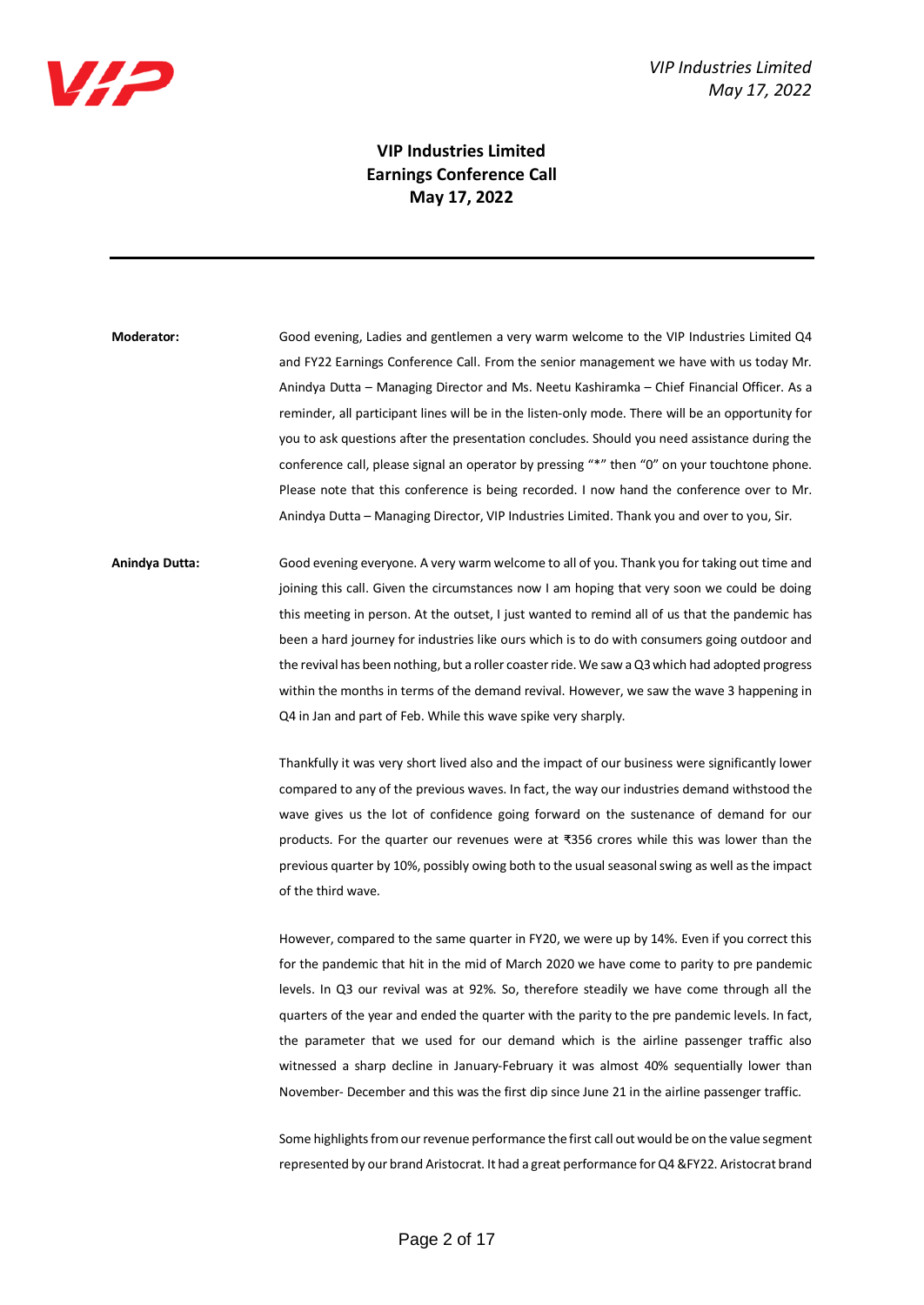

salience in our overall business now stands at about 36% this was at 25% pre pandemic. We have seen the value segment growing much faster even in the pre pandemic time and it has seen significant acceleration during the two years of pandemic possibly also gives us the convergence from unorganized. The Aristocrat brand portfolio has been growing faster than the peer companies in the same segment. We saw a year-on-year growth of almost 61% in Q4FY22 and 140% in FY22.

The Aristocrat brand and the value segment has been focus area for us and several initiatives including product engineering and making the right supplies and the right manufacturing cost is starting to work for us. While we have put a huge trust on value segment it was always imperative for ourselves to strengthen our core which was the mid premium business represented by the VIP and Skybag brand. I am happy to share that VIP and Skybag has also seen a very good revival in Q4 on the back of much improved availability, all kind of demand activations and also few larger new products that we launched in these two brands.

During Q4FY22, we came back with a lot of demand activations, both online as well as offline and largely it has been the digital campaign that has worked very well for us for VIP and Skybag. If you would have noticed whether the VIP "Vacation" campaign or the Skybag "MyDrip" campaign got a lot of hit among with the consumers. Q4FY22 saw almost 40% of our annual advertising spends. Also, a call out here would be the hard luggage PP strategy that we were on and that also in Q4 saw gaining traction. Hard luggage within the old outright business now accounts for almost 60% which was at 50% just before the pandemic and that has been a steady increase and we are extremely well poised to drive that growth forward with the investments that we have done in expanding our hard luggage capacity in the last quarter call we had invested about ₹35-40 crores in capacity expansion of hard luggage in both our India (Nasik) and Bangladesh facilities.

Along with the backend we have continued to invest behind the downstream improvement which is in our distribution and our number of point of sale has come back to the pre COVID levels and in fact we have very strongly started rebuilding our own exclusive business outlets and last point on revenue that I would want you to note that our average selling price today stands at about 115% of what it was in the quarter pre pandemic and that also is helping us gain back our sales value as well as our margins. Moving on to margins, I am happy to announce our improvement in gross margins in Q4FY22 over Q3FY22 by about 4% each point.

This has happened basis some fundamentals which is about improvement on our mix and also our Bangladesh own manufacturing strategies starting to show results here while the inflation was a spoil sport, but we had taken some price increase in November which kind of helped us in the quarter, but really the high impact of inflation started happening towards the later part of the quarter and therefore under price increase, which hopefully going forward should negate or large part of the inflation could get negated basis the price increase that we have taken. We continue to focus on our fundamentals both in brand and in channel in building our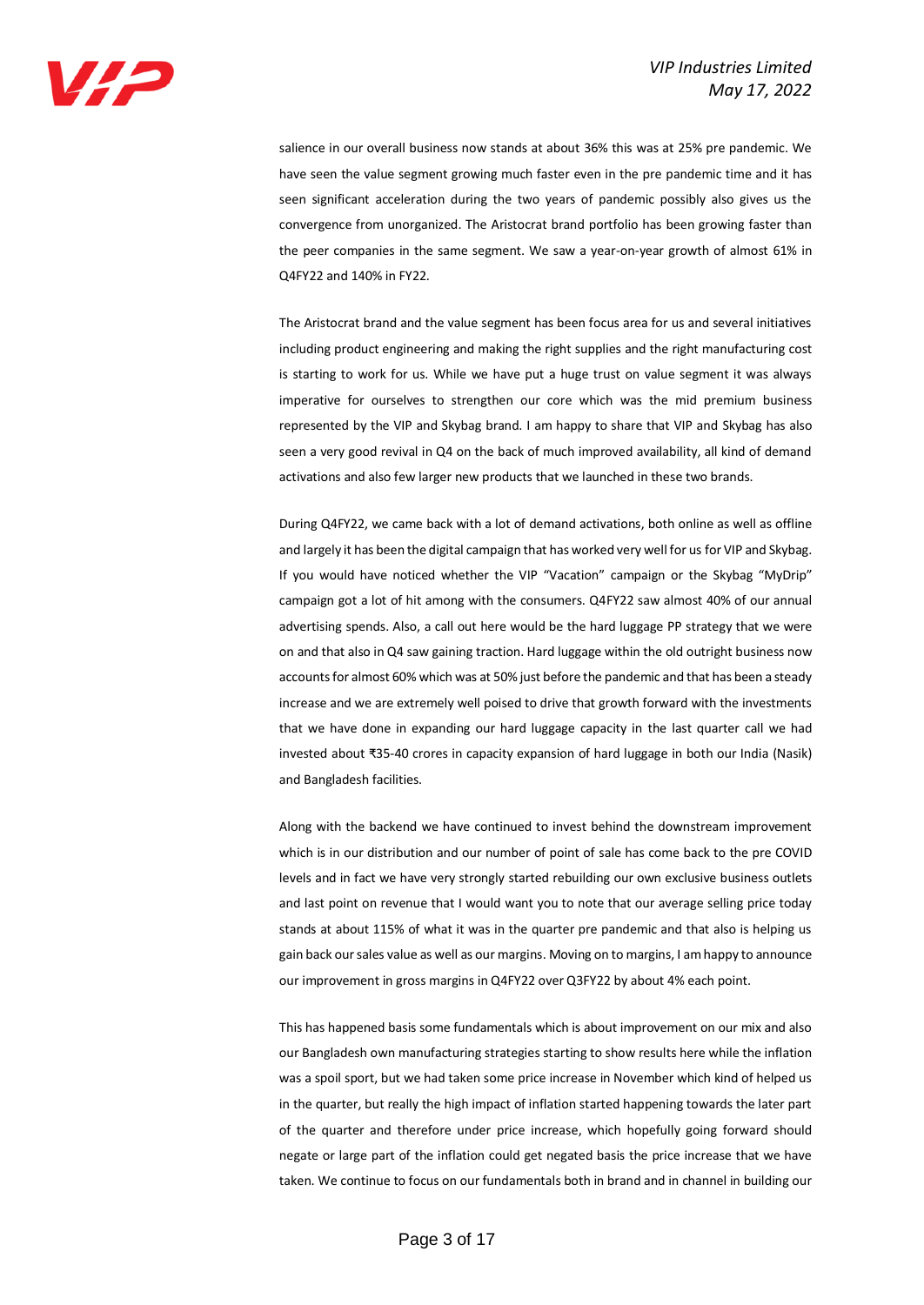revenues we are extremely focused and poised to build our VIP Skybag and Caprice brand going forward and also we are investing behind strengthening the channels where we were already quite strong.

We continue our commitment towards our upstream strengthening. Our own manufacturing has scaled up to almost two-third of the total what we sell in Q4FY22 and if I add the exclusive and dedicated manufacturing partner that we have our control manufacturing stands at about 85%. As we look at a full-scale growth potential in the coming financial year I would like us to keep this 85% intact and the benefit of this should start flowing in. We have also streamlined and strengthened our supply chain with notable increase in our overall availability for the quarter and looking ahead.

Most importantly with respect to building our people capability and making ourselves future ready our team structure is almost where we wanted to be in terms of employee strength and talent. While we had sequentially added head count our ideal team size will be lower than pre pandemic levels accounting for our efficiency efforts. For the coming quarter and way ahead as of now in all indicators of consumptions points towards very positive demand environment with domestic travel coming back to pre-pandemic levels, resumption of international travels, pandemic free weeding seasons and school college reopening.

However, we cannot add it all so there is enough headwinds. There are some headwinds at least that we need to navigate ourselves through one of the bigger one is the inflation in our commodity or in our input materials I am navigating it through one side price increase and the other side keeping a balance to make sure that is not a demand spoiler. Also a call out here would be relevant of the transition that is undergoing in the future group which is one of our largest account almost 15% of our revenue would come from future group pre pandemic and that is something that we are watching very closely in terms of the transition, but I think we are going to sail through that as well.

Overall we are quite positive about the future and we as an industry is quite poised well to make good of the opportunities coming ahead of us. Thank you that would be the opening remarks and I would be happy to take all questions related to Q4FY22 and FY22 performance.

**Moderator:** Thank you very much. We will now begin the question and answer session. The first question is from the line of Tejas Shah from Spark Capital. Please go ahead.

**Tejas Shah:** My first questions pertains to price increasing that you spoke, so far how much price increase we have taken in Q4 and FY22 in total?

**Anindya Dutta:** So Tejas we took about 4% price increase in November and about the same towards the end of March and one in Q1FY22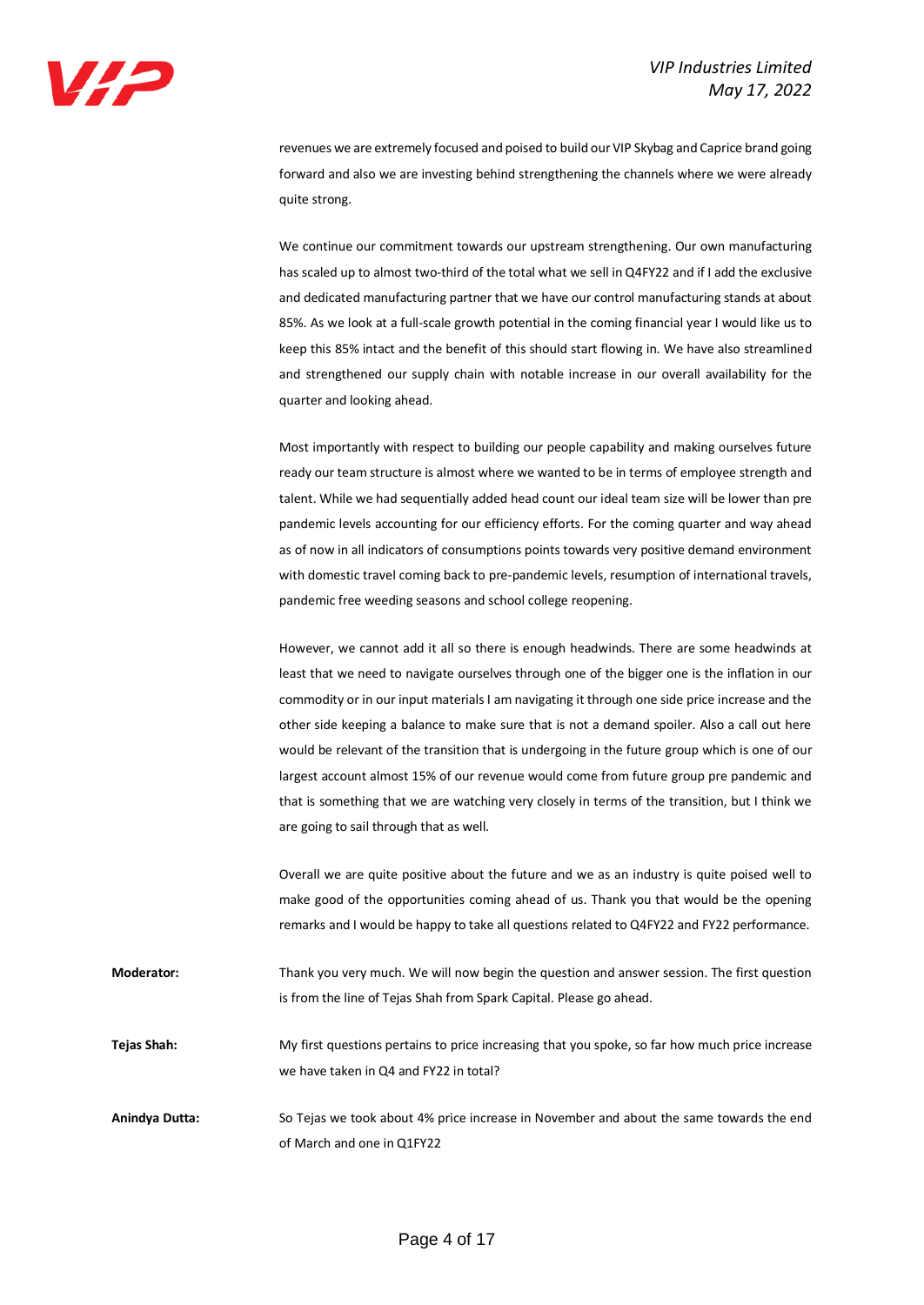

**Tejas Shah:** And you also spoke about inflation being higher than pricing inflation we have taken, so what will be the RM inflation for FY22? **Anindya Dutta:** About 6% **Tejas Shah:** Do we have to take the price hike again or is it the one which we have already taken and we need one more price hike to pass on the full inflation? **Anindya Dutta:** As of now we have taken the price hike that we intended to take to get over the inflation that we have, but we are watching the inflation closely and it is a continued volatile environment. So, as of now we do not have plans to take further increase but having said that we will have to keep watching how the raw material and input cost goes ahead of us right now. **Tejas Shah:** Second question is around Gross Margin (GM) inflation which is actually the high light of the quarter's performance and you spoke that in March end the market and the portfolio performed well; price increases which were taken at the fag end of the quarter and since the inflationary pressure was throughout the quarter, so three out of the two factors should not contribute to GM expansion or price hike. Out of the product engineering or channel exchange what actually contributed to such a healthy GM improvement? **Anindya Dutta:** Let me first clarify on the price increase. So, the November price increase did help in cover up large part of the inflation that kicked in our products in Q4FY22 also inflation is also not happening at one point of time it is gradual. The next price increase in March is going to help us tied over the overall inflation that is going to get applied in the coming quarter so that is the

perspective of price increase versus inflation. So, this is offsetting to a large extent in Q4FY22. The underlying shift in the Gross Contribution is happened because of our Bangladesh manufacturing which was always an advantage over buying from China and also the mix sequentially has better with VIP and Skybag and other high margin products starting to kick in.

**Tejas Shah:** You spoke about product engineering so is it moving from PC to PP is it also helping in hard luggage or that was just pickup in numbers?

**Anindya Dutta:** Absolutely that is part of this because even within Aristocrat as we have propelled forward in terms of playing hard in the value segment the shift in hard luggage to PP which is a lower cost raw material and making good and great products out of PP actually has helped a lot and we are happy with the PP strategy starting to play up in our results.

**Tejas Shah:** Last one from my side so we have exited after last two painful years on a healthy margins this year, but still much lower than what we posted pre COVID, so what will be our margin aspiration for the next 12 months and what are the possible headwinds which can derail if we were to envisage from achieving the target?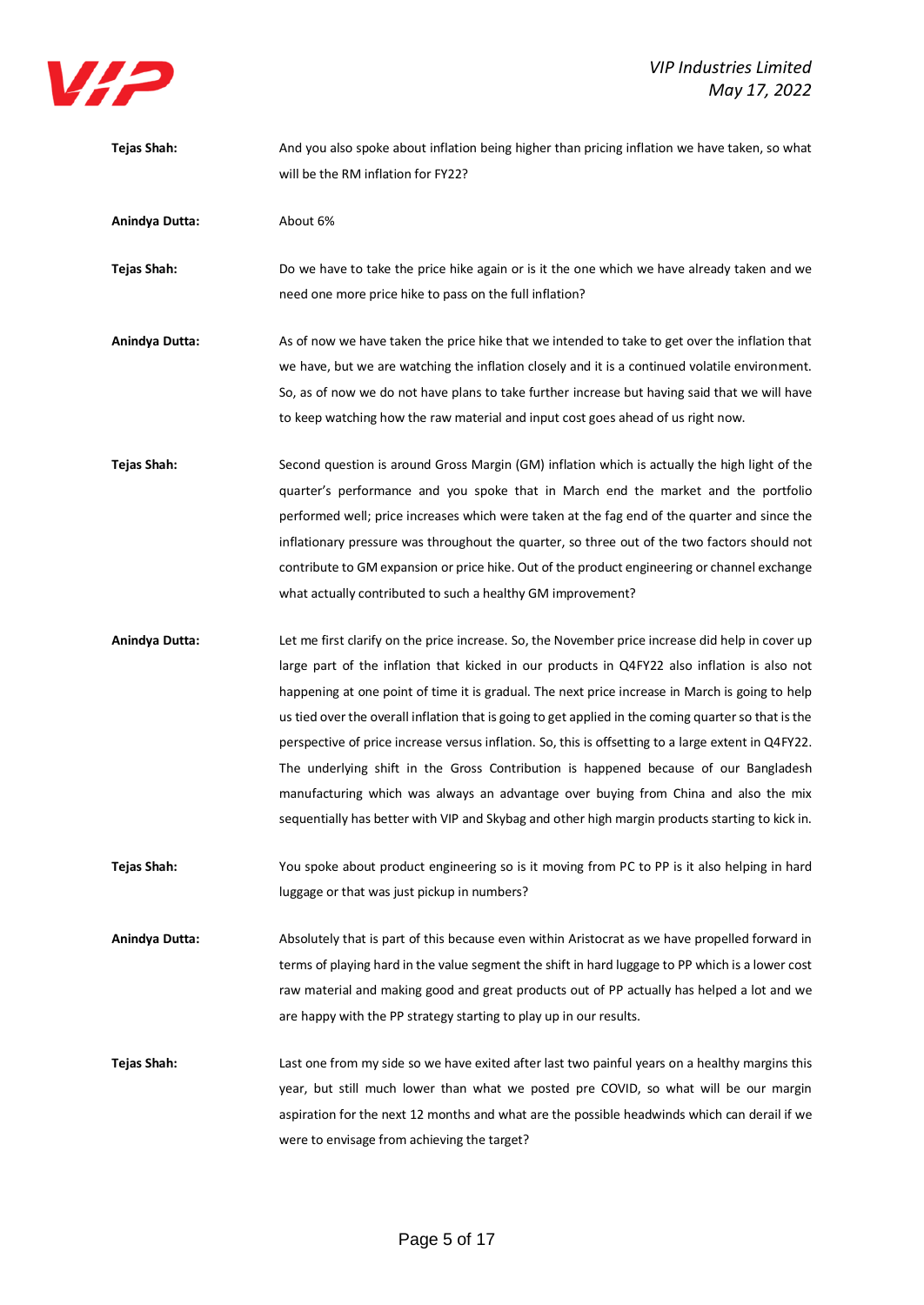

| Anindya Dutta: | I don't have a number for you it is a goal that we are constantly chasing to improve on the            |
|----------------|--------------------------------------------------------------------------------------------------------|
|                | margins. We are fundamental tailwinds in terms of our own manufacturing which should add               |
|                | a lot to the efficiencies and other areas that we are working on. However, as we speak the             |
|                | inflation is the biggest spoil sport and that is again a very difficult thing to pinpoint for the full |
|                | year. So, it is going to be a constant play and we are only using price increase to cover up all       |
|                | the inflation that we are not able to cover up through our own efficiencies.                           |
|                |                                                                                                        |

**Moderator:** Thank you. The next question is from the line of Amandeep Singh from Ambit Capital. Please go ahead.

**Amandeep Singh:** In terms of recovery, FY22 revenue stood at 75% of FY20, can you help us understand how much of this would have been recovery in terms of volume and also on like-to-like basis do you see complete recovery on the volume front this year versus FY20 also this would stack up in value terms given the price hike increase?

**Anindya Dutta:** On part of the business which is upright the volume seems to have come back to the same level as FY20, but overall volume was not equal to FY20, it was lower and I will give you exact number in sometime in terms of the volume recovery. In terms of projection going forward we would like to believe that the current environment that we see continuous, there are no disruptions and if that was to happen then we should be looking at least the demand environment which is bring us back to an FY20 in terms of value if not fully on volumes.

**Amandeep Singh:** Secondly, on the supply chain, since you have fairly high closing inventory, will it be fair to say that the supply chain initiatives taken over the last two years are now showing results and consequently you are in a relatively better situation to cater the demand?

**Anindya Dutta:** Yes, compared to the last two years we are definitely in a much better situation. At this stage I think it is important to realize that we took the hard way out of the pandemic revival. We have used this time to really go into the basics and make our own manufacturing work for our supply chains. So, therefore instead of now buying for forecast demand of 6 to 9 months period ahead in terms of Finished Goods we are into planning our raw material in a regular cycle and we are producing to demand within certain lag which is not as high as 6 to 9 months. So, from an availability point of view we have the manufacturing capacity and capability to take care of demand. So, therefore we feel confident that depending on how the demand pans out going ahead we should be in a much better situation than what we were in the last two years in terms of meeting the demand and Amandeep just to come back to your earlier question in terms of volume overall we had a number of unit basis where we were at about 83% revival in FY22 compared to FY20.

**Amandeep Singh:** Coming on the provision which you took during the quarter, so will it be fair to assume this was largely on account of future group and also if you can help us understand how much amount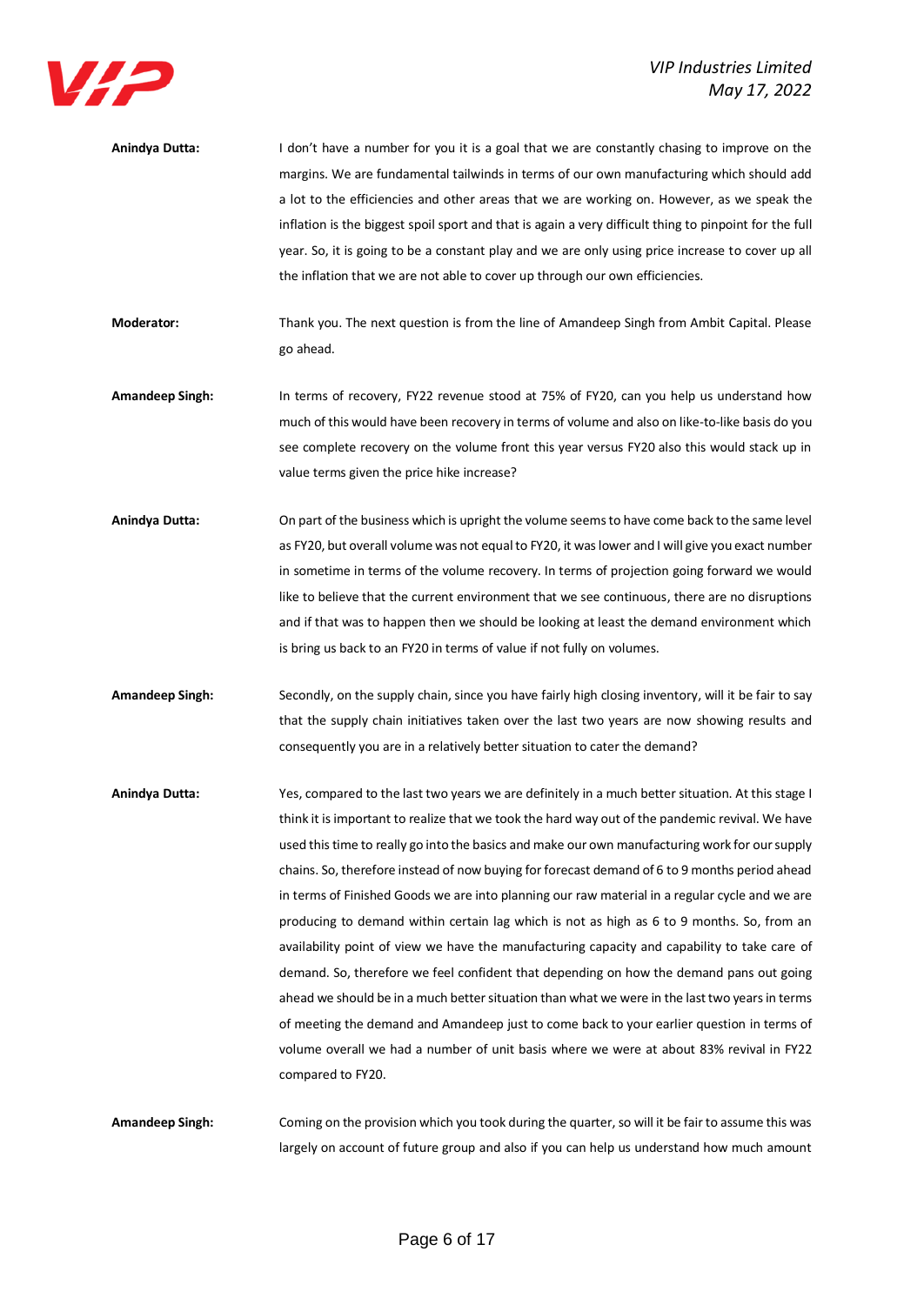

would still be outstanding for which provisioning would be required and any outlook on what would be the business for this channel here on?

- **Anindya Dutta:** So, in terms of the provision this was entirely future group and 100% of that has been provided in the last financial year and large part of it happen obviously in the last quarter. In terms of future how it is going to look like with the account I would not want to comment on it, we are watching out very intensely and I am eagerly to see how things unfold. It is a very important account for us and we would hope for its full-fledged revival as we go ahead.
- Amandeep Singh: Any update on the receipt of the insurance claim?

**Neetu Kashiramka:** So, it is in the final stages and it should come in next one or two days.

**Moderator:** Thank you. The next question is from the line of Manish Poddar from Motilal Oswal Asset Management. Please go ahead.

**Manish Poddar:** Does the price increase offset all the cost inflation?

**Anindya Dutta:** Not entirely, as I said we took a price increase in November to tackle the inflation as the inflation was very high in September & October. Along with the ocean freight went up very sharply around that time. So, in November the price increase that we took did cover for the inflation that was to get applied in our business in Jan, Feb & March so that was largely covered to a very small percentage which was not covered possibly, but going ahead as we speak in the coming quarters with the price increase again in March it covers most part of it, but we will not be able to put a number whether it is 100% covering or 70% or a little bit more so that something that we will be able to analyze only once the quarter is over.

**Manish Poddar:** In terms of supply, given that large part of China was closed down and some part of Raw Material come from China, in terms of inventory for finished goods how we stacked up do we have enough inventory in terms of Raw Material for this quarter?

**Anindya Dutta:** For this quarter yes, the supply disruptions that happened was largely in our raw material we were not buying finished goods. So, that did create a disruption and therefore the inventory level of RM price has been volatile in this quarter, but we are working on it to streamline as the things have opened up, whether it is in the port or in the factories in China it is starting to come back, but yes we have had some disruptions, but I do not have quantitative implication of that, but it will play up mostly not in this quarter, but in subsequent quarters if at all.

- **Manish Poddar:** What is the CAPEX outlay for FY23?
- **Anindya Dutta:** CAPEX outlay for the current financial year FY23 it will be anywhere between ₹30 to ₹35 crores
- **Manish Poddar:** And this new capacity which was coming up is that expected in Q1FY23?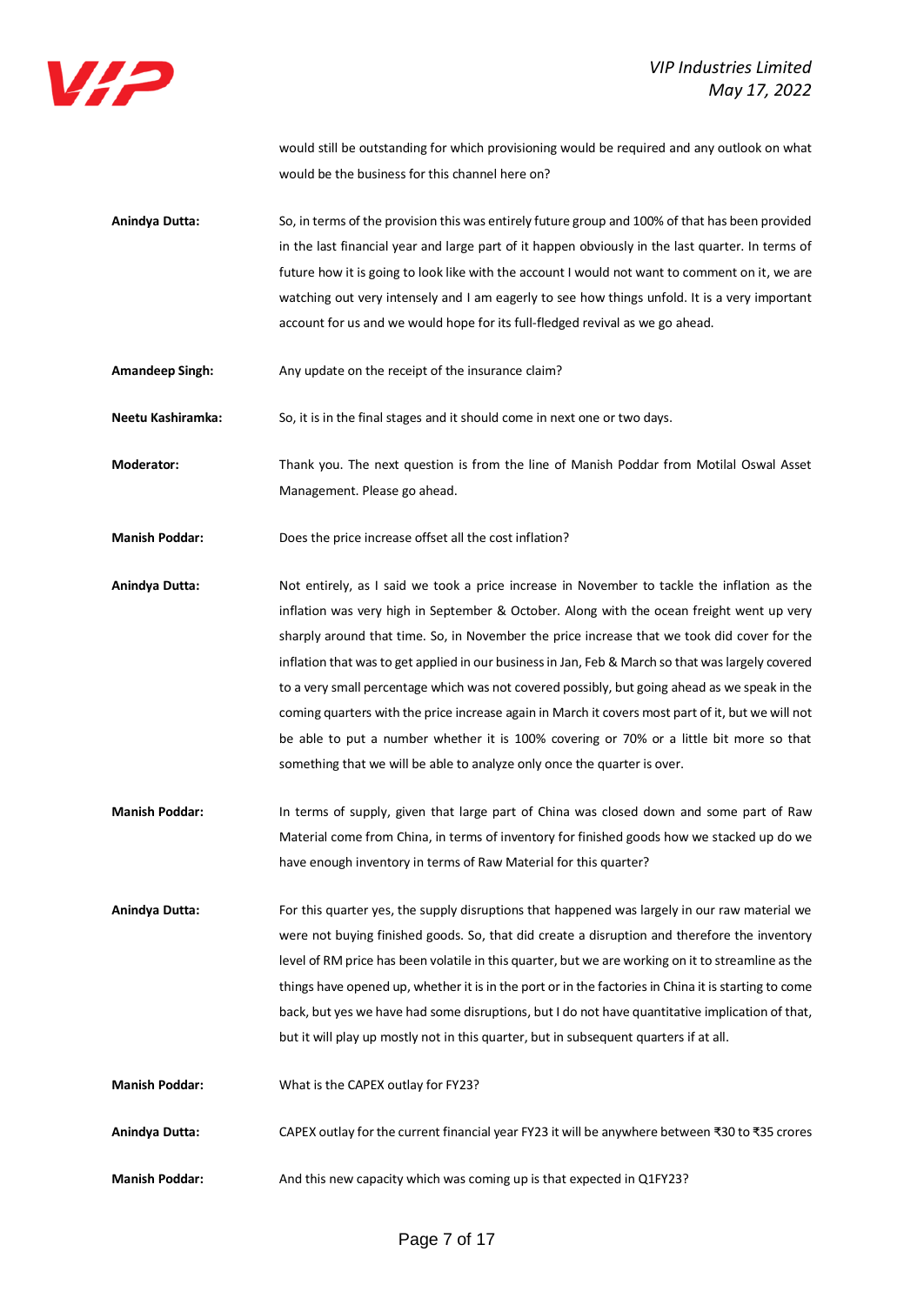

| Anindya Dutta:            | It is expected in Q1FY23 both in India as well as in Bangladesh but towards the end of Q1FY23.                                                                                                                                                                                                                                                               |
|---------------------------|--------------------------------------------------------------------------------------------------------------------------------------------------------------------------------------------------------------------------------------------------------------------------------------------------------------------------------------------------------------|
| Moderator:                | Thank you. The next question is from the line of Bhargav Buddhadev from Kotak. Please go<br>ahead.                                                                                                                                                                                                                                                           |
| <b>Bhargav Buddhadev:</b> | So just continuing on the future group so are we doing zero business now or you are still<br>continuing the business with the group based on new payment terms basis?                                                                                                                                                                                        |
| Anindya Dutta:            | You could say nearly zero as it was a very small part of the group through brand factory and<br>central was operational, but as we speak it is opening up one by one at a very close space right<br>now. So, April was nearly zero, but we are hoping that June would be better.                                                                             |
| <b>Bhargav Buddhadev:</b> | And the payments will be the taking advance payment or how does it work?                                                                                                                                                                                                                                                                                     |
| Anindya Dutta:            | Part of the relationship moved to reliance in some of the Big Bazaar outlets that started. So, it<br>restarted with Reliance with the payment terms that we had before. So, it would not be on<br>cash or in advance it will be having a payment terms that we usually give to a chain like that.                                                            |
| <b>Bhargav Buddhadev:</b> | And there is no risk of receivables on the business which we do as of now?                                                                                                                                                                                                                                                                                   |
| Anindya Dutta:            | As of now we do not see a risk of receivables. We have provided entirely for the risk that we<br>saw which came on to the business for the last two years.                                                                                                                                                                                                   |
| <b>Bhargav Buddhadev:</b> | In terms of market share gain versus Safari since the time you have taken initiatives towards<br>strengthening our ecommerce and also inspite of tailoring the value brand which is Aristocrat<br>you seem to be gaining market share versus Safari since the third quarter, so do you think this<br>is sustainable I mean going ahead how do you rate this? |
| <b>Anindya Dutta:</b>     | Certainly we are focusing on fundamentals and rebuilding ourselves. We have not fully come<br>on to chasing market share as of now. So, I would assume that as long as we kind of focus on<br>what the consumer is looking for and deliver it better than competition we should be on the<br>right side of consumer preference.                              |
| <b>Bhargav Buddhadev:</b> | In terms of procurement from Bangladesh would that number be close to 30% and how much<br>of this procurement can it increase to because you mention that it is margin accretive to<br>procure from Bangladesh?                                                                                                                                              |
| Anindya Dutta:            | Little excess of 40% in fact about 65% to 66% is completely our own manufacturing which is in<br>the two sites in Maharashtra, Nasik and Bangladesh. These three accounts were almost two-<br>thirds of what we sold in Q4FY22.                                                                                                                              |
| <b>Bhargav Buddhadev:</b> | This share of Bangladesh will increase from here on as we enter FY23?                                                                                                                                                                                                                                                                                        |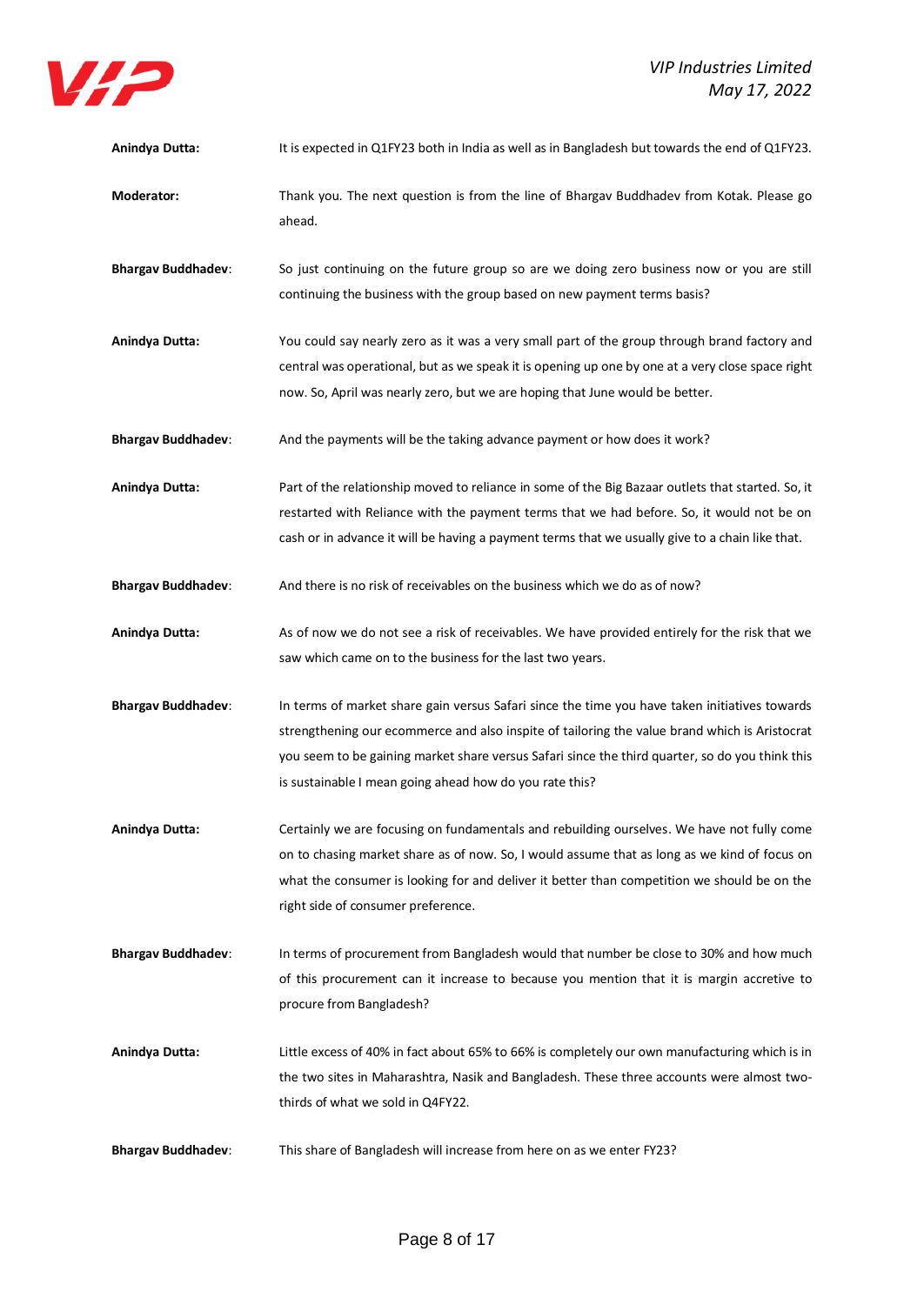

- **Anindya Dutta:** No, the share gone to increase because our volumes are hopefully going to go up. So, share will remain at that, but the volumes from Bangladesh will grow. So, in terms of salience it would remain similar.
- **Bhargav Buddhadev**: Because I was looking at subsidiaries numbers in Bangladesh and employee cost has seen a significant increase in Bangladesh almost 100% employee cost has gone up, so I was wondering how much more capacity are we adding over there, is it possible to share from quantitative number?
- **Anindya Dutta:** Well I can share monthly volume. In fact March we did our highest for almost 700,000 units in excess. So, the rated capacity there right now is about 6.5 lakh and in the coming years with hard luggage coming in there and with some changes we are further going to increase the capacity. So, the capacity now increase will get driven by what the demand numbers that we are seeing going forward and we are going to evaluate in terms of which locations make better sense to manufacture whether it is Bangladesh, whether it is Nasik or whether it is any other facility within India.
- **Bhargav Buddhadev**: And my last question is on your inventory days so inventory days seems to be on a higher side as far as number of wage is concerned is this because of expectation of strong revenue growth going ahead?
- **Anindya Dutta:** So, usually in Q1 the demand is much higher than what capacities we would keep throughout the years. So, there is an inventory build-up for the quarter. In fact this used to be always high in the time when we would procure from China. So, along with both Raw Material and Finished Goods the inventory is usually higher in the beginning of the Q1 especially.
- **Moderator:** Thank you. The next question is from the line of Prerna Jhunjhunwala from Elara Capital. Please go ahead.
- **Prerna Jhunjhunwala**: So wanted to understand your digital strategy how much did online sales contribute to and how are we fairing these as compared to pre pandemic times and what will be a strategy there going ahead?
- **Anindya Dutta:** Largely online portal sales that we have for FY22 we topped almost 16% of our revenue coming from there for the year, but this also in the last two years had a little more spike than what it would be possibly going forward because other channels are also coming up and people have resumed going to stores to buy. So, we see a good increase even in our exclusive retail stores. So, what I think anywhere between 12% to 15% is where the online sales should stabilize in the near future. This was as low as 6% to 9% in pre pandemic stage.
- **Prerna Jhunjhunwala**: How much are you going to increase your EBO too and what will be the expansion that you are looking at in the MBO channels?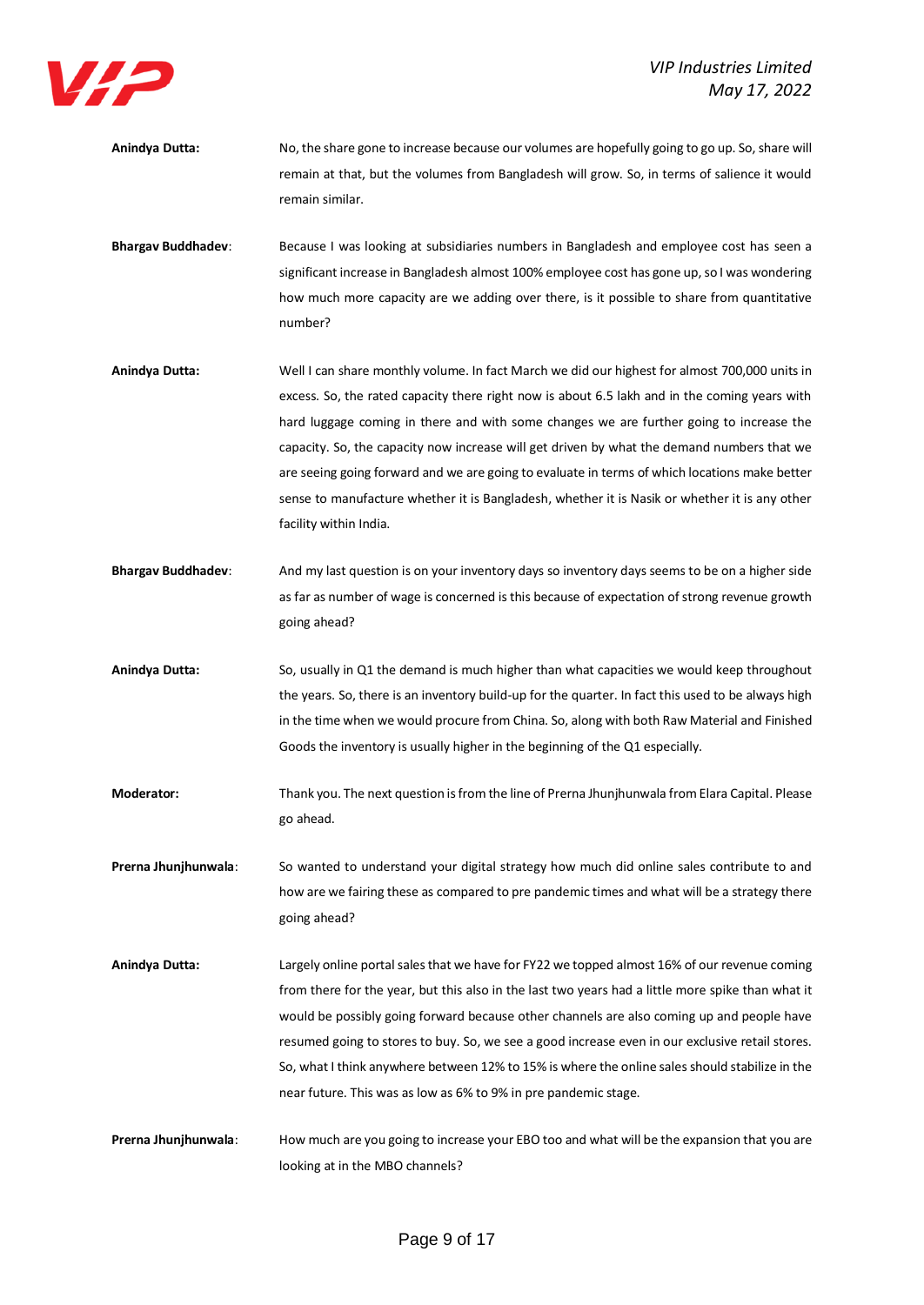

**Anindya Dutta:** In terms of EBO pre pandemic we are roughly about 450 stores both our own companies run stores as well as franchise run. We are roughly at about 400 right now the idea is that by the end of this financial year to surpass the numbers that we had in the past which is a 450 number. Internally we are gunning for the limestone of 500, but that may take a little bit more than this financial year. So, that is the expansion plan on EBOs. In terms of MBO obviously there is more about how many MBOs are out there who are not stocking us and there is a constant push if there are any outlets where VIP is not there, but that is not really a plan that we can have in terms of opening MBO. So, it is about converting an MBO which is not today dealing in VIP products and there is not in large population of such larger MBO, but we continue to be watchful of any MBO where we do not have entry and more importantly we keep an eye on what is the share that we have within the MBO.

**Prerna Jhunjhunwala**: And sir my last question is on Caprice what is your strategy going forward now that we are fully open as an economy today?

- **Anindya Dutta:** To be honest, we do not have a very big strategy on Caprice right now and the fact that what happened in the last two years our supply was completely broken and what we have first done is to mend that problem where we got our supply right. As we speak right now we have a new collection and new supplies are fully available for us. We are working on the front end in terms of building back the consumer franchise as well as building back the channels that we are seeing. So, first in Caprice it is going to be getting back to what you wear and from there on take a lead forward, but that is going to come in the next few quarters not as yet.
- **Prerna Jhunjhunwala**: Last question follow up on Caprice only you are looking forward to getting into the mass segment as well because you are right now in premium when we launched the brand and what about the luggage segment foray and product expansion in Caprice, so how are you planning to get that?
- **Anindya Dutta:** I see two questions there one we are taking the Caprice brand extension into the mass segment and that is something that we will see in the coming quarters. However, taking Caprice into luggage or any other category I think it is a little bit of distant future we would like to focus Caprice on hand bags and strengthen ourselves really well there before we extend the brand. However, what we are doing in Skybags is actually launching a range and slew of products which is more designed in a way that it would appeal to possibly women more and the younger generation women more and otherwise and we are not calling it as an exclusive women selection or something, but there are products and designs that we have launched in Skybags which are more designed towards appealing to choice of women more.

**Moderator:** Thank you. The next question is from the line of Jinesh Joshi from Prabhudas Lilladher. Please go ahead.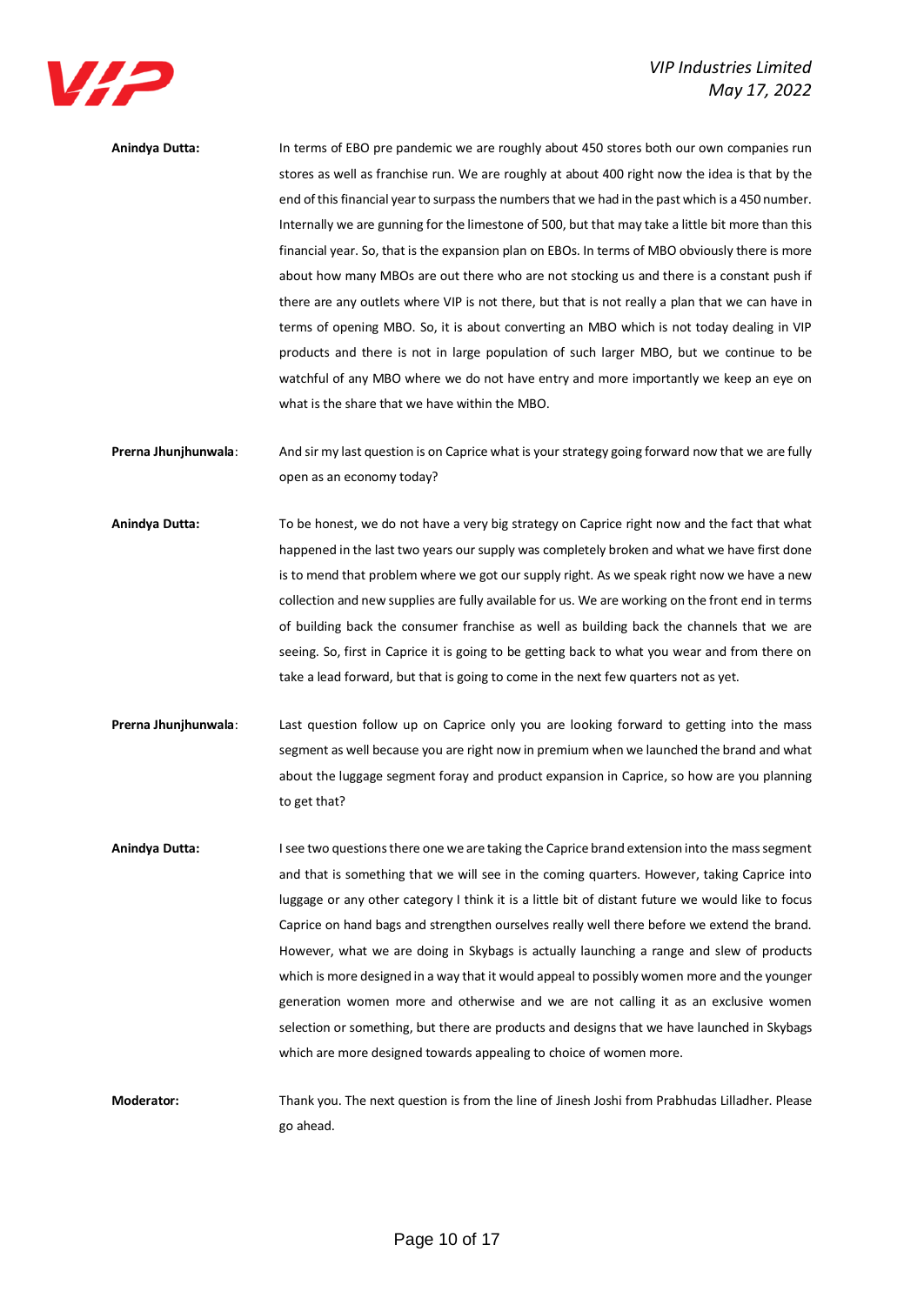

| Jinesh Joshi:  | Sir I have a question on our CAPEX outlay if I heard you correct you have guided for a CAPEX     |
|----------------|--------------------------------------------------------------------------------------------------|
|                | number of ₹30 crores to ₹35 crores for FY23, now if I look at FY22 we have already spent about   |
|                | ₹36 odd crores which effectively means that our expansion at Nasik is more or less complete,     |
|                | so just wanted to understand I mean where are we going to spent this additional ₹30 crores to    |
|                | ₹35 crores I heard that we are expanding in Bangladesh, but is a further expansion at Nasik also |
|                | lined up?                                                                                        |
|                |                                                                                                  |
| Anindya Dutta: | Yes possibly while we have budgeted the CAPEX, but we are mindful of the fact that we may        |
|                | want to expand our hard luggage capacity even further. Also part of this CAPEX is a lot of       |
|                | maintenance CAPEX that we spent. So, roughly about 50% is gone to go towards capacity            |
|                |                                                                                                  |

**Jinesh Joshi:** And I also heard that the PP strategy is playing out really well for us and you mentioned that from Q1 the expansion will actually play out in terms of production and all, so by when do we expect the capacity to be optimally utilized I mean will it be Q2 or Q3 of this financial year?

and maybe about half of that is towards maintenance and all other activities.

expansion which is doing infrastructure and machines which is for purely capacity expansion

- **Anindya Dutta:** Capacity is already optimally utilized as far as Q1 demand is concerned. So, in fact we do not have a headroom and that is what we will need to create as we go forward. So, optimum utilization of capacity is not a concern it is the seasonality that we need to always manage because the seasonal swing between Q1 and a Q3 is something that reduces the capacity utilization and that is something needs to be managed as we go along operationally.
- **Neetu Kashiramka:** Just to add there are certain hard luggage cases which we are actually outsourcing so that is come in house.
- Jinesh Joshi: I think a new brand called upper case was launched very recently and I believe it is predominantly a D2C brand launched by one of its employees, so just wanted to kind of get a sense is to how do you see the competitive environment shaping up proposed this launch, any thoughts on that?
- **Anindya Dutta:** We know as much as you know about their coming launch. I would like to say that not only this there are several other D2C brands that are coming up. So, we have to be mindful and watchful of all new entrantsinto the industry and our strategy has to take account of continuous buildup of competition in the sector. So, I think we would be keeping that in mind I am working towards it.
- **Jinesh Joshi:** But will it have any impact on our ecom share which was at about 16% in FY22 which you just mentioned I mean can it mover our ecom share which is the fastest growing channel for the entire industry so I just wanted a perspective on that side?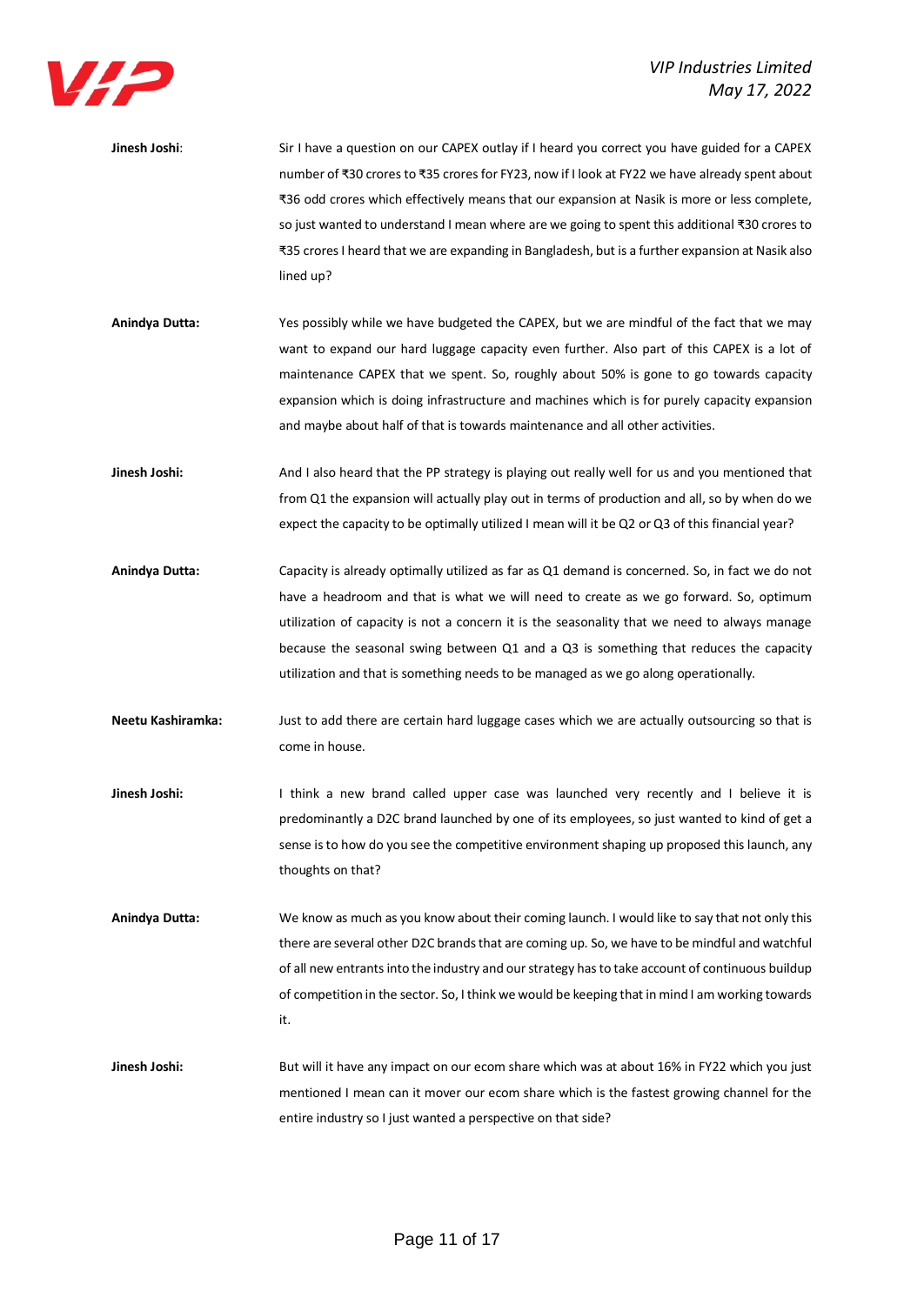

**Anindya Dutta:** I do not think so and our attempt would be not to let that happen with every mind that we have. So, let me just put it that way because right now we have a very little information to know what exactly is going to be strategy and how will they play it, but yes obviously we have be apprehensive of such steps that will be taken by all kind of competition into the market and defend ourselves in ecommerce as well as in all other channels.

**Moderator:** Thank you. The next question is from the line of Pulkit Singhal from Dalmus Capital Management. Please go ahead.

- Pulkit Singhal: First question is just to understand the Q4 revenues when I look at a three year preceding COVID Q4 revenues had always been similar or if at all slightly higher than Q3 where as this time it is almost 10% lower than the Q3 revenues despite the price hike of 4%, so I am just trying to understand how much of this is because of COVID impact which may have probably impacted Jan quite a bit and how much of it could be maybe some market share loss?
- **Anindya Dutta:** I cannot comment on the market share loss as yet. We do not seem to be further losing market share. Market share has been a problem area for us in terms of trying to gain back what we loss during pandemic and I think we are kind of holding there. A large part of our Q3 to Q4 revenue shift onwards is to do with the pandemic and also a bit of correction we have seen last few years so Q4 over Q3 if not a big drop it is usually at parity or slightly lower in some of the years. So, as I said it could be a mix of little bit of seasonal downswing, but largely it is the third wave which kind of took out I think about it is very difficult to kind of put a quantitative number on it, but our intuitive judgment is took out about two to three weeks of revenues because of the demand disruption due to pandemic.

Pulkit Singhal: So two, three weeks of revenues we believe is 20% of your quarterly revenue?

**Anindya Dutta:** Yes something like that.

**Pulkit Singhal**: Just in terms of understanding this market share loss so if I take out the top three players in the luggage industry are we gaining share versus the other players or they have bounce back quite sharply and their supply chain was actually not that badly impacted and to that extent we were impacted?

**Anindya Dutta:** I do not think so while there are no exact numbers and evidence to back it up, but I do not think the smaller and the regional players baring a few ecommerce specific players may have gained a lot of eyeballs because of the high decimal activity or digital space that they are doing, but fundamentally the supply chain was quite badly broken for the smaller player as much as it was broken for the larger players. So, I do not think that would have played up and largely our share loss happened from Q3 of the first year of pandemic that is where our supply really broke and we change our strategy from getting our pipeline sales from China to doing it ourselves and thistook at us four quarters at least to get back to some level of sensibility and I think from Q3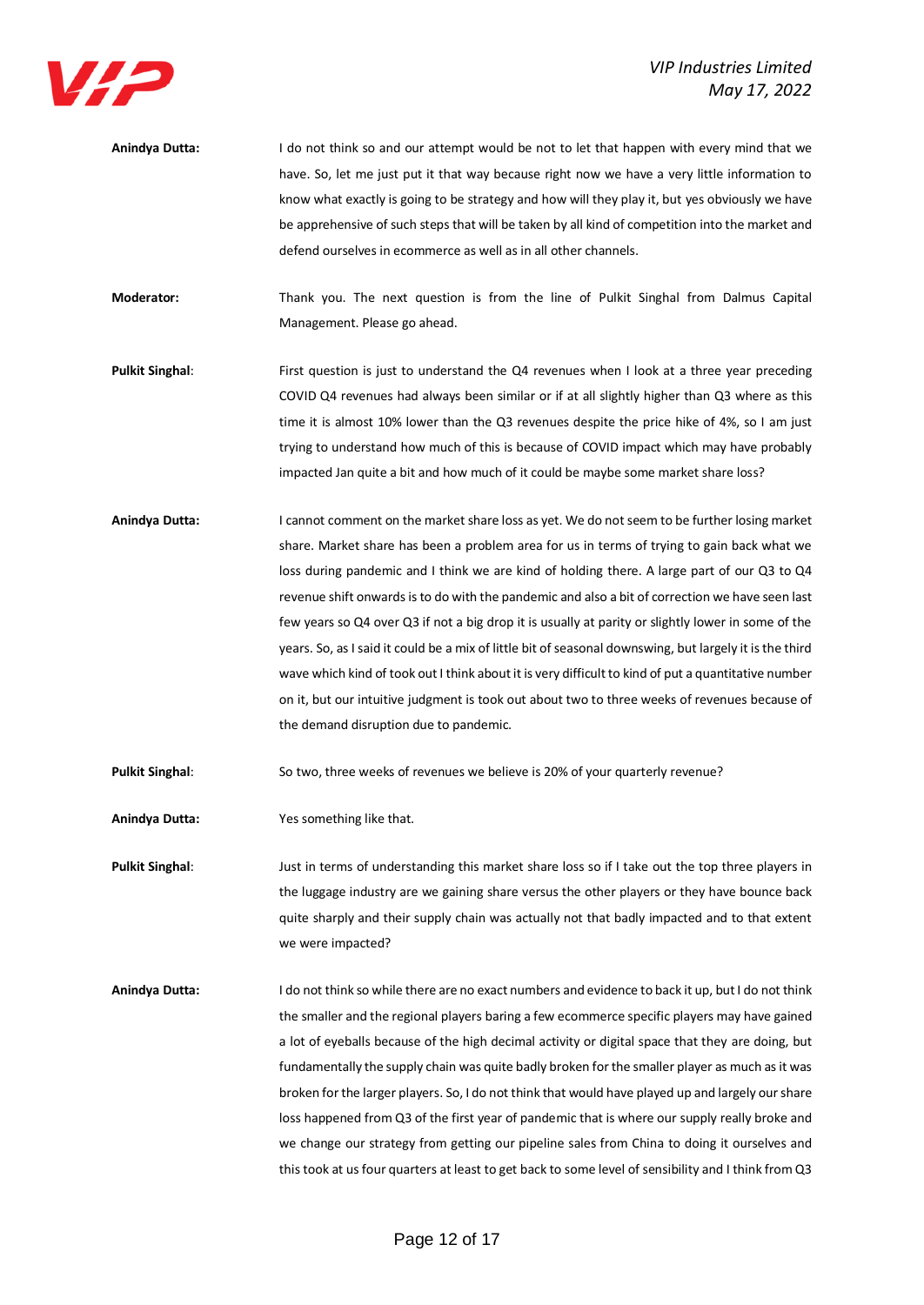

onwards we are better off and with quarter going by we are building up strength there definitely from how we used to be before. So, that is the underlying point that I have for you.

- **Pulkit Singhal:** Last question sir I mean if you could give some flavor as to how April and May are going some quantitative flavor because we understand demand is obviously coming back up strongly we just do not know how much is it even if it is for the industry if you can talk about it?
- **Anindya Dutta:** So, I cannot share VIP numbers with you, but I can only tell you that we are feeling good about all the hard work that has gone in as far as April is concerned and May and June should also look good. The only concern if at all I have is on the large accounts that I talked about in future group in terms of how will that game unfold in the next 4 to 6 weeks that we have left that is the big one it is not a small account at all for the overall industry not only for us, but we need to be mindful that we were significant market leader in that particular group in the pre pandemic era.
- **Moderator:** Thank you. The next question is from the line of Sameer Bhatia from Edelweiss. Please go ahead.
- **Sameer Bhatia:** Just wanted to ask couple of questions how much is the exports of the total sales reported and do you see exports are good driving factor at current situation of what China is going through?
- **Anindya Dutta:** Exports is very small it is about 3%, but I think we are very close to where we left it in pre pandemic as of now right now in terms of getting our scale back in whatever little exports that we have. For the immediate future I do not think exports will be a big part of our strategy in terms of growth. As I said that we are extremely focused on the fundamentals, extremely focused on the domestic markets to gain back our share, gain back our profitability. Yes that is an opportunity we will continue to hive, but somehow it is just not the right time to put our energy and resources behind exports fully.
- **Sameer Bhatia:** Last question you would already mentioned this, but if you could probably answer what is the bad debts provisioning for this year?
- **Neetu Kashiramka:** So, it is ₹21 crores for the full year out of which ₹11 crore is for Q4.
- **Moderator:** Thank you. The next question is from the line of Niket Shah from Motilal Oswal Mutual Fund. Please go ahead.
- **Niket Shah:** I had two questions so first is on the profitability side gross margins have been extremely good in this quarter, is it safe to assume that as a player we are not aggressively going behind market share at the cost of profit and that we are okay even if you lose 1% or 2% market share, but ensuring that profit will remain healthier, so how should one think about that?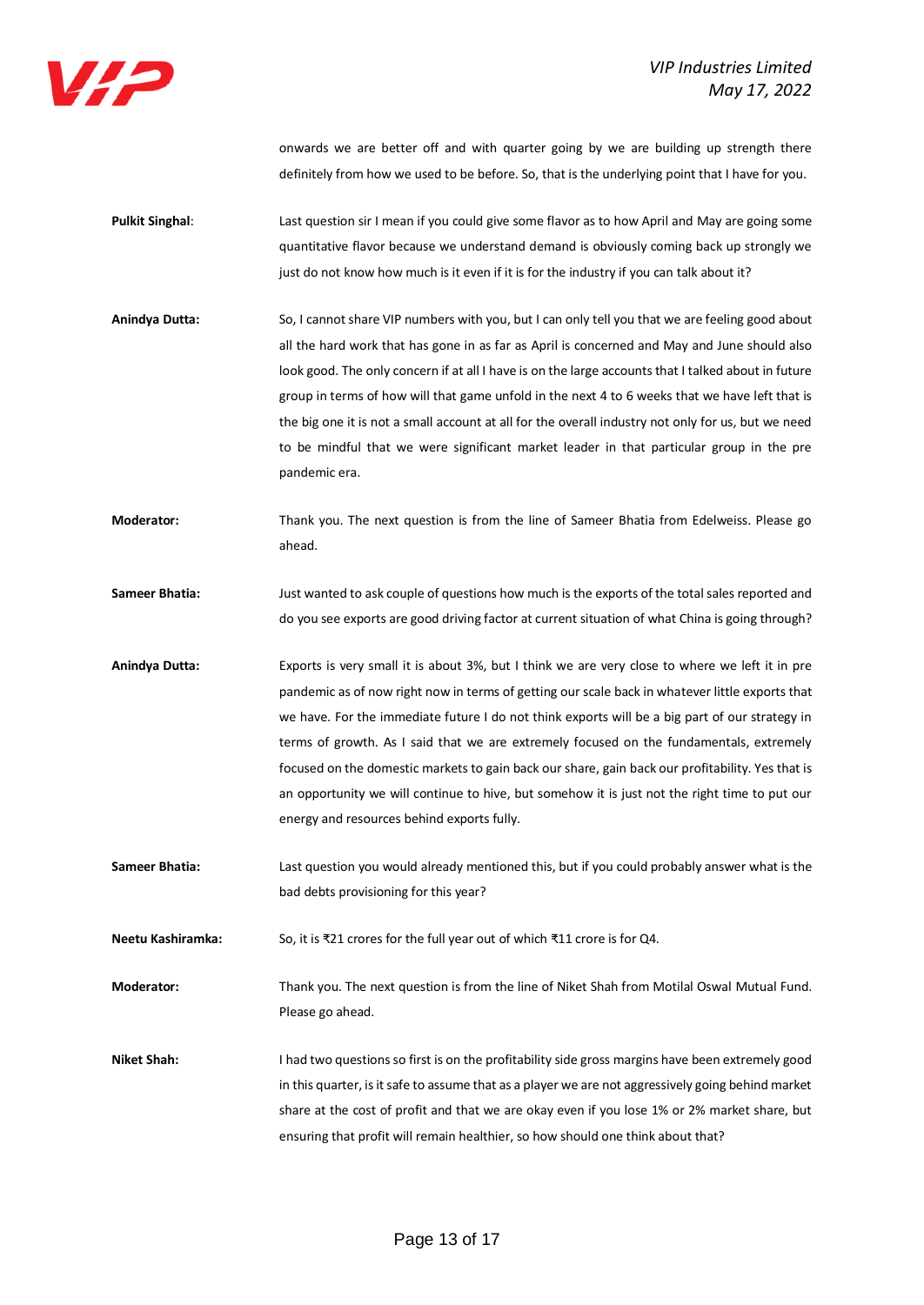

| Anindya Dutta: | The philosophy is to do a good balance between profitability and market share it is not one       |
|----------------|---------------------------------------------------------------------------------------------------|
|                | versus the other. In extreme volatile environment like this gauging the inflation and taking a    |
|                | corrective price increase versus taking the right price from market share point of view is always |
|                | the tightrope walk, but what I can answer you in terms of our orientation and our philosophy I    |
|                | think a good balance is what we are seeking and therefore we will constantly will keep on         |
|                | correcting ourselves in either ways wherever it swings. So, we will gain market share and we      |
|                | will be profitable as well that is the idea.                                                      |
|                |                                                                                                   |
| Niket Shah:    | And whatever market share we would have lost would have been in which segment or which            |

**Anindya Dutta:** Mostly the segment where we lost market share was in the value segment that is the segment which grew much faster than the rest of it pre pandemic as well as significantly accentuated during pandemic. So, everything that we are doing in the value segment Aristocrat brand is helping us gain back towards what we lost. Also the supply issues in VIP and Skybag also led to our possible share erosion in the mid premium which I would presume is easier for us to correct because that was the strength area before and we have corrected the supplies and we are

channel?

Niket Shah: And just one question on the first quarter which is underway obviously you cannot share numbers which is understandable, but would it possible for you to rationally let us know that was April month one of the best month ever for VIP because there is some pent up and some travel and all coming back, so qualitatively can tell us was it the best ever April for you or that is not the case?

going back in terms of exercising the strength of the brand had prior to the pandemic.

**Anindya Dutta:** Well underlying the word qualitatively yes and it could be coming from numbers as well as coming from how we feel about a difficult journey and then finally you have a month which kind of makes you feel things are back to normal and you are back in the game.

**Moderator:** Thank you. The next question is from the line of Ankit Kanodia from Smart Sync Services. Please go ahead.

**Ankit Kanodia**: So first of all before asking a question I had one comment related to the presentation so in the last few quarters we have been sharing your presentation which is very helpful and each quarter we see some really good data point which you add, but there is one thing which I would like to request is that even in today's call once the call begun we saw the presentation on the exchange filing, so if you can release the presentation along with the results a day before that would really help that is just a request?

**Anindya Dutta:** The request is taken and they will make sure that we do this quick forward.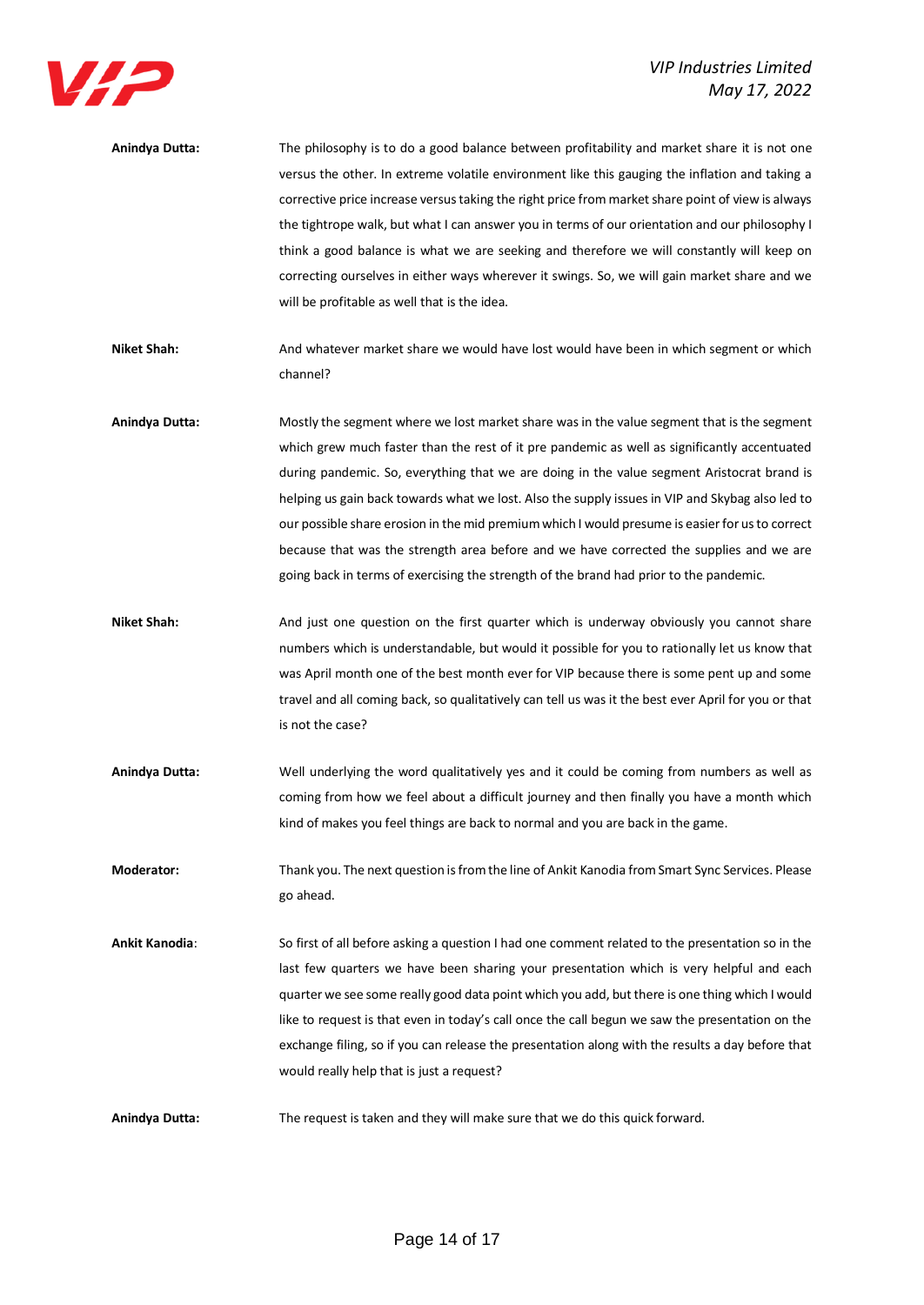

- **Ankit Kanodia**: Q1 historically has been our best quarter but in the last two years because of lockdown and second wave we faced problems. Is it fair to assume that in Q1 FY23 there is a chance that we can reach to somewhere between ₹500 crore -₹600 crore of turnover wherein we were in June 2019?
- **Anindya Dutta:** Once again I will answer that qualitatively I do not want to put a number there, but yes I completely share the same thought that you have last Q1 is our best quarter for the consumption of the products that we sell and the last two years has seen a washout of the quarter. We are definitely feeling far more confident, buoyant, and optimistic about how we are seeing this quarter going with only one silver lining which is the future group and the inflation, these are the two fall outs if at all there is a spoil sport there.
- **Ankit Kanodia**: And next question would be related to our Bangladesh operations so from where do Bangladesh source their raw material, is it completely in house or from Bangladesh only or they resort to China in terms of the raw material?
- **Anindya Dutta:** Majority of the raw material comes from China there all import materials.
- Ankit Kanodia: All imported is from China?
- **Anindya Dutta:** Yes.
- **Ankit Kanodia**: So do not you think that dependency on China shall remain even if we are having our operation in Bangladesh?
- **Anindya Dutta:** Well the dependency on China as a source for raw material continues, but raw material has more degrees of freedom in terms of what we can do, in terms of efficiencies as far as sourcing is concerned and the convergent of raw material to finished good is a large part of it and once we control that we control that part of the cost efficiency so that definitely in place also some somewhere in the future we would also look at how we could look at and it is not about just China as a source because from here as you are doing your own manufacturing what opens up is what you can freedom of where you want to buy from could be any other country. So, that are sourcing philosophy would be to look at the cheapest source possible within the realms of quality that we have. So, just add to this I think there is a point what you asked about therefore what is the benefit, when we bring raw material into Bangladesh there is no custom duty and when we bring in FG into India there is no custom duty so that is an underlying advantage comparing to buying FG from any other source especially in China.
- **Ankit Kanodia**: And one last question in regards to our competition and both from the old competitor and also from the new B2C branch which we have so how do we I mean what is our strategy in that so in terms of other listed competitors what we can see is that they are far more aggressive in terms of getting the market share and probably for them number one is market share and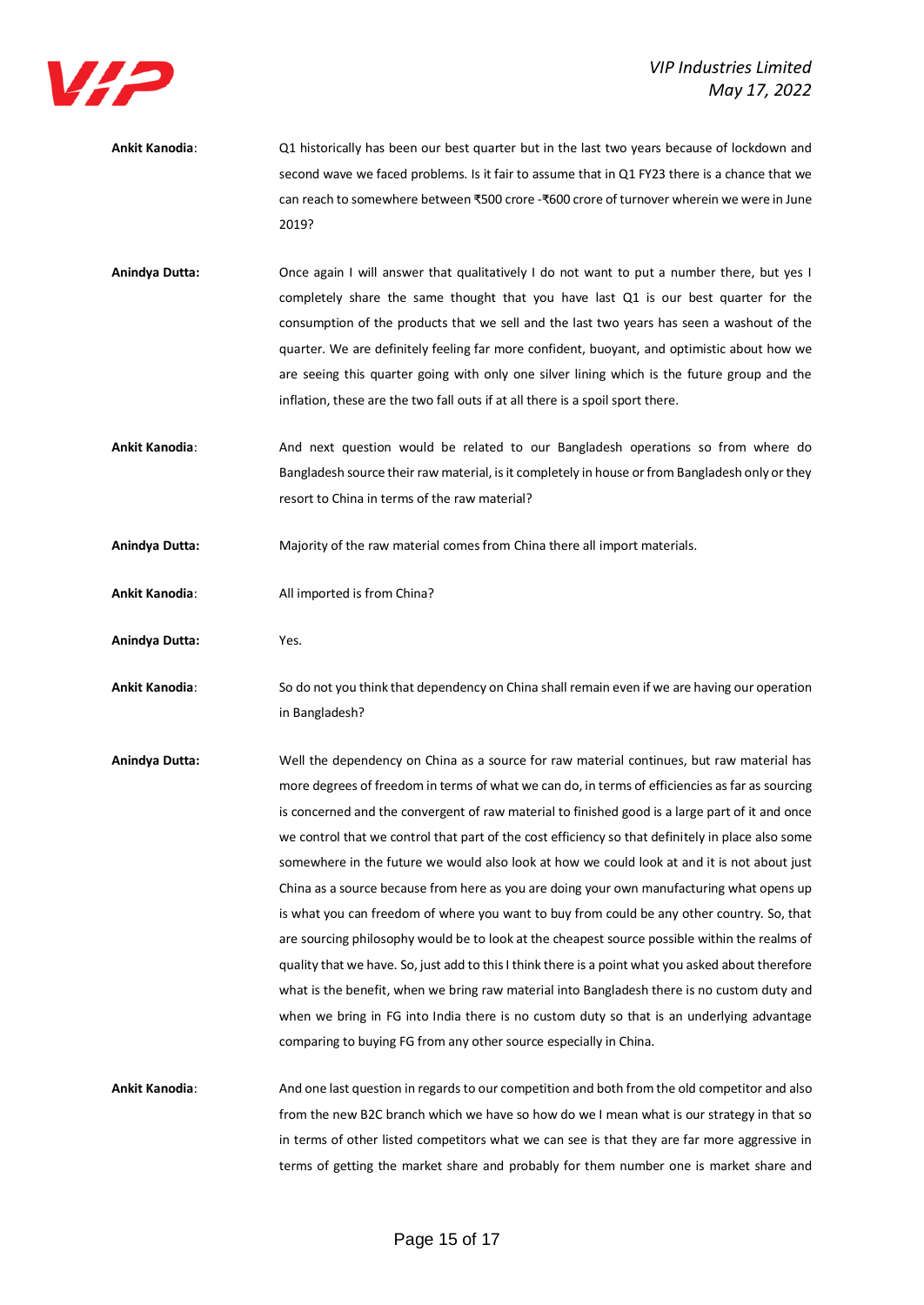

number two is margins, is it fair to assume that for VIP number one is margin and number two is market share in terms of preference?

**Anindya Dutta:** I do not think that is a fair assumption what I want as a takeout is that we are going to go for both the balances absolutely important because we are not here for a one year one quarter business. So, just having a margin focus is not going to help or just having a market share focus is not going to help. So, we are focusing more on the fundamental strengthening of the business and that should play out both as we go along and it could be a little slower, but a steady gain back in market share because that is what we have lost and what you are seeing possibly is a fastest scale up in margins, but that again is to do with internal reorganizing of how we do business is helping us scale up margins, but it will eventually help us at least that is the ambition, that is the goal where we would like to regain and grow over what we had before with a healthy bottom line.

**Ankit Kanodia**: The second part on the B2C brand in competitive intensity?

- **Anindya Dutta:** That is a strong watch out we have B2C and ecommerce is not the largest part of it now, but definitely not undermining the possibilities there and therefore we will watch it very closely and we are also building our ecommerce on the portal as well as otherwise business or at least the thoughts on that. As and when things happened you will see a preempting or reacting to it.
- **Moderator:** Thank you. The next question is from the line of Tejas Shah from Spark Capital. Please go ahead.
- **Tejas Shah:** What will be the share of modern trade in CSD for the full year?
- **Anindya Dutta:** Modern trade would be at about 30% odd and CSD would that be about 15%
- **Tejas Shah:** In an FY22 modern trade was at 30%?
- **Anindya Dutta:** Yes it would be.

Tejas Shah: And you said large part of this modern trade exposure was future group for us, is that correct??

**Anindya Dutta:** That is right and it did not play up in FY22, the issue largely started in terms of complete store closures and all that towards the end of March mid and end of March.

**Tejas Shah:** And my question was that in many categories we are seeing that the supply chain for unorganized category has got shifted very badly and perhaps the impact will last longer than what it would last for organized players, are we seeing any benefit of that in favor of mass enzymes in our portfolio and do you see that and do you see that any of this disruption can be structural in nature for some of this unorganized players?